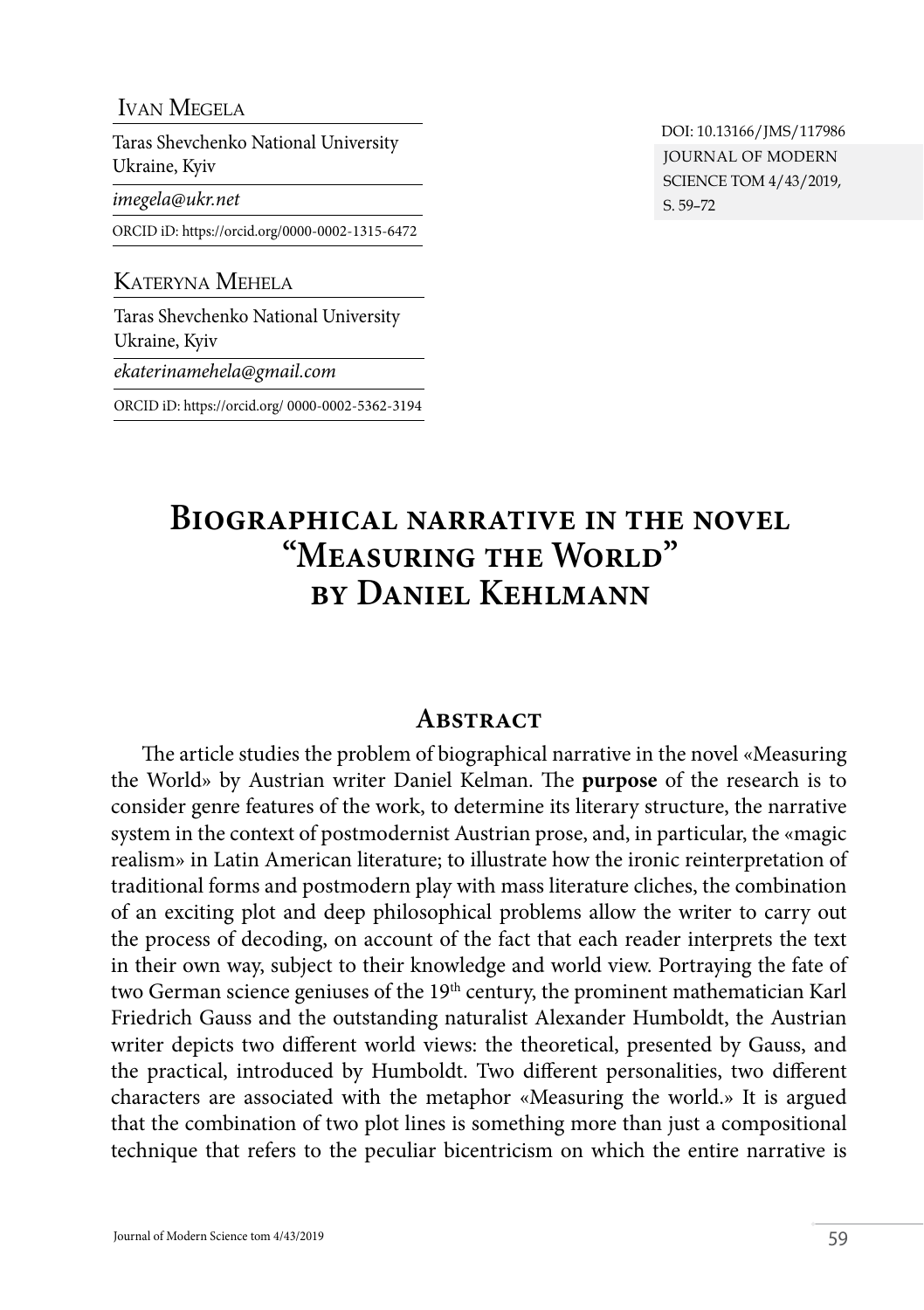based. To achieve the research aim, the following **methods** are used: biographical, culture-historical, contextual, comparative typological, structural and functional, psychoanalytic.

Based upon the analysis, the following **results** are obtained: it is concluded that the novel «Measuring the world» is one of the most successful German-language novels of recent decades, a striking example of an effective combination of the Austrian literary and artistic tradition with the achievements of the Latin American novel. Subsequently, we have a complex intertexture with ambiguous imagery relative to the ccontemporary patterns in Austrian prose with regard to the renovation of literary language and the transformation of genre forms.

**Key words:** *narrative; genius; progress; introvert; extravert; scientific knowledge*

## PROBLEM SETTING

When reviewing processes that take place in contemporary art, such a notable feature as interest to biography cannot be left without consideration. Moreover, this interest is inherent not only in literature, but also in cinema. Among many reasons why biography is popular the most significant is that being fiction-documentary prose it aims to create an integral image of certain personality within panoramic view of life.

Not having lost its original genre attribute of life description, literary biography has become universal during last decades, embracing various sociological-cultural, aesthetic and poetological backgrounds, regardless of genre patterns and author's interpretation.

However, while in traditional historical and biographical novel attention is mostly focused on epos and its principles as a determinant factor of creating and developing the character, in romantic biographies only the character's phychic evolvement is depicted. Regardless, Daniel Kehlmann, one of the most remarkable representatives of the "new wave" in German-speaking literature, in his novel "Measuring the world" discards classical prescriptions of the genre. There is no definite border between history and literature in his fiction: both comprise the plot, whose every element is subject to not only rational, but rather aesthetic evaluation.

It is common to find in critical papers the idea that according to genre features "Measuring the world" is an ironic reconsideration of the traditional biography novel patterns, fiction-based narration about the lives of two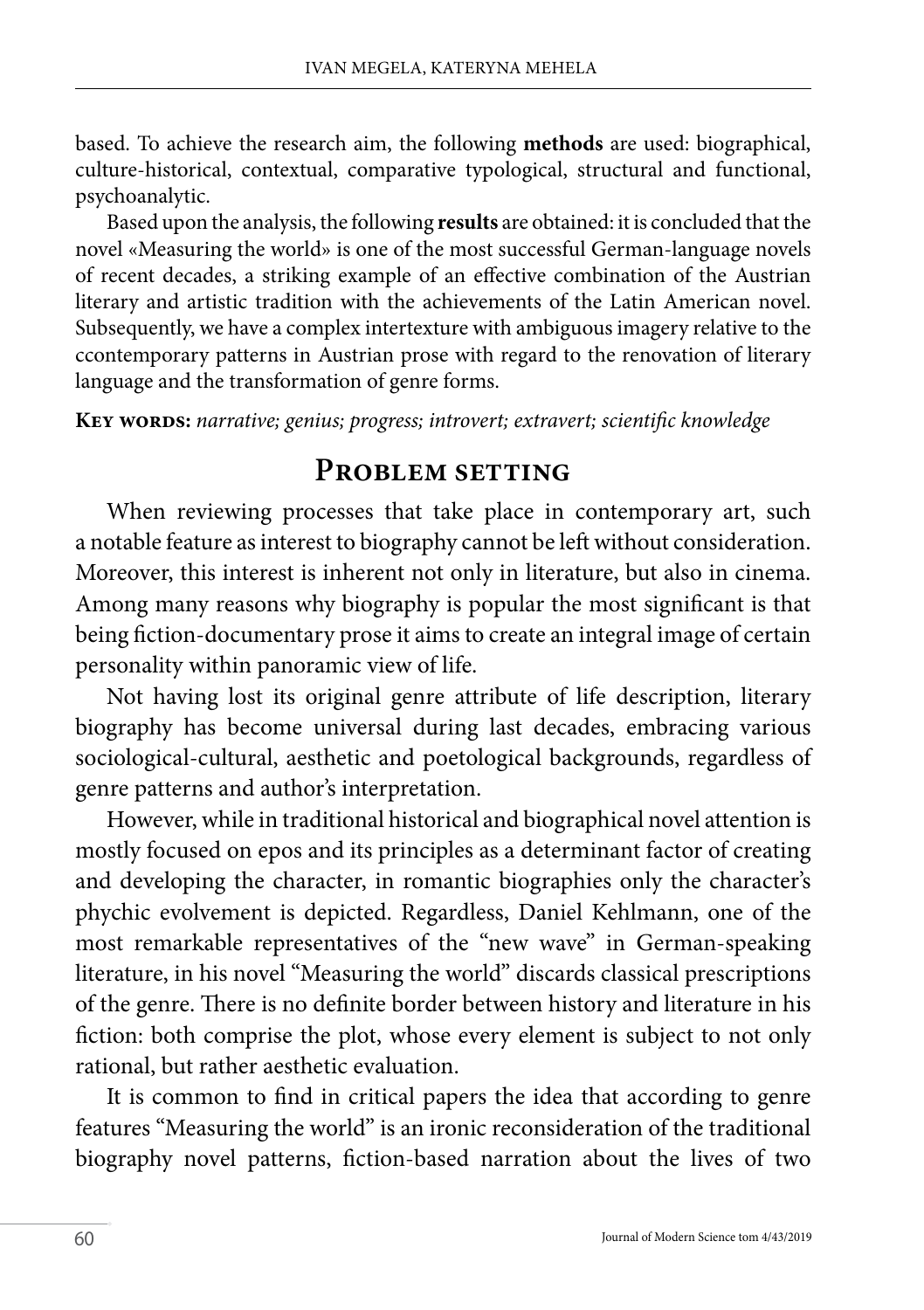geniuses of German science: Johann Carl Friedrich Gauss (1777–1855) and Alexander von Humboldt (1769–1859)(Kehlmann, 2013). At the same time we should acknowledge that Kehlmann suggests a new "vertical" level of interpreting fictional work. His novel is written in the spirit of Latin-American novel traditions (Rickes, 2012) combining humor and melancholy in terms of presenting the theme of the Universe, world view, the meaning of being and real values. Therefore, we deal with an interesting example of how García Márquez' intertext, on the one hand, comprises certain semantics and, on the other hand, produces a list of additional connotations which imply the author's literary conception (Kazakova, 2013).

# **Research objectives**

The article intends to consider genre features of the novel, to determine its literary structure, the narrative system in the context of postmodern Austrian prose, and, in particular, the «magic realism» in Latin American literature; to illustrate how the ironic reinterpretation of traditional forms and the postmodern play with mass literature cliches, the combination of an exciting plot and deep philosophical problems enable the writer to fulfil the process of decoding, on account of the fact that each reader interprets the text in their own way, introducing new meanings, subject to their knowledge and world view.

# **Research methods**

To achieve the research aim, the following methods are used: biographical, culture-historical, contextual comparative typological, structural and functional, psychoanalytic.

# **Subject matter of the work**

In Kelmann's novel, the biographies of an outstanding mathematician, geodesist, astronomer Karl Friedrich Gaus and Alexander von Humboldt – a biologist, zoologist, meteorologist, physicist, encyclopaedist are closely intertwined.

Both characters come from different social backgrounds: Gauss is from a poor family of the gardener, and Humboldt's parents are aristocrats. Their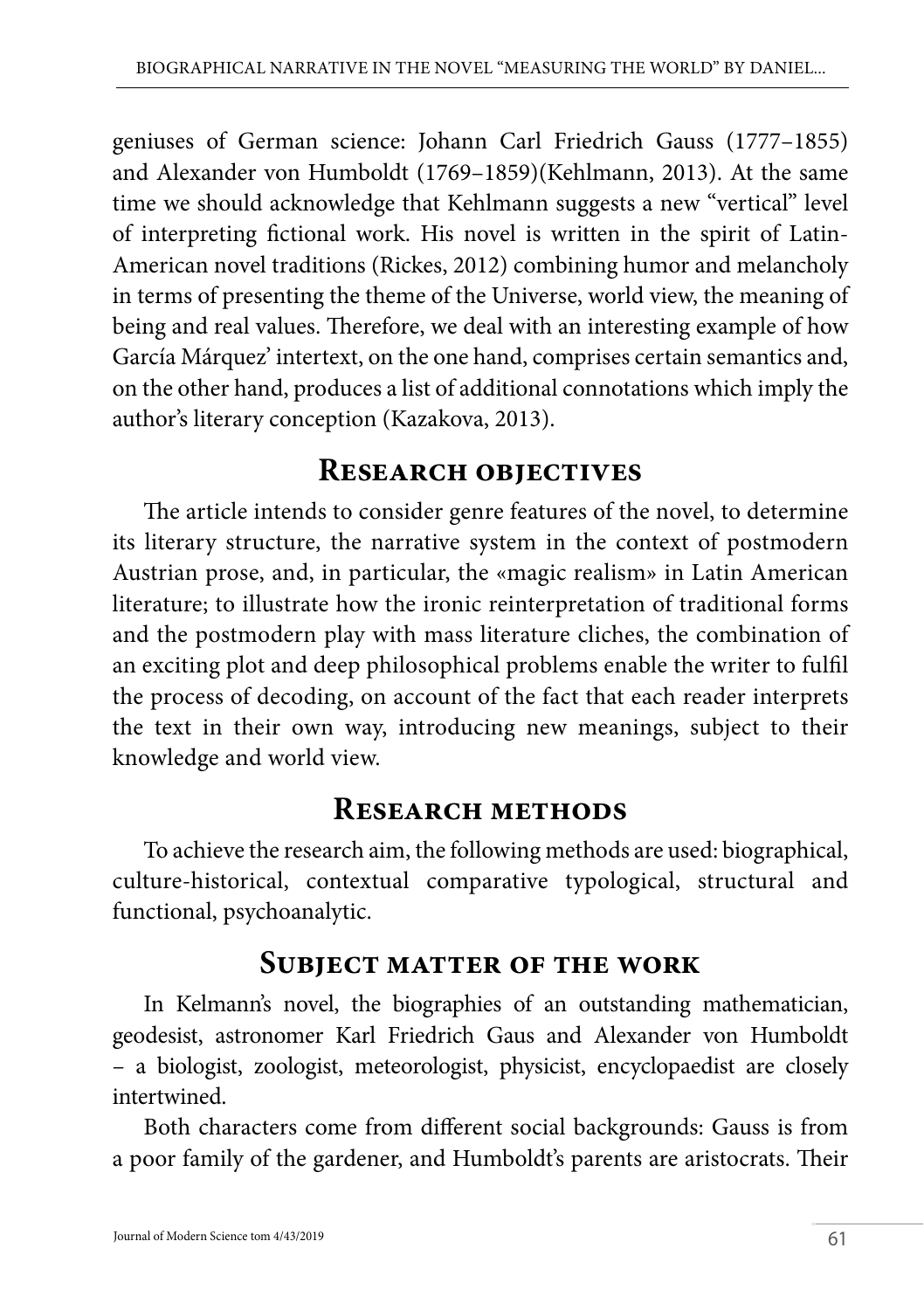life styles differ as well. Gauss is an idle, inactive man, who hardly ever leaves his native city Göttingen, he feels uneasy to deal with people, unlike Humboldt, who enjoys travelling, moves from one place to another. Both differ in heir views on family life: while Gauss was married twice and has two children Humboldt is a convinced asexual bachelor; they can hardly be similar except for their dedication to science.

Gauss strongly believes that scientific discoveries can easily be made at home with a pencil and a telescope, but Humboldt aims to see everything with his own eyes, investigates natural phenomena in an empirical way. Gaus is a grouch, he is always dissatisfied with any routine change even when it is necessary to measure local territory on the suburbs of the native city, while Humboldt astonishes Latin America natives when he intends to climb the top of a high mountain or descent into the crater of a volcano.

"Measuring the world" is a successful example of interrelation of philosophy and science (as a way of perceiving the world) with the biographies of two people who differ in background and character. What is more important for the world perception – theoretical calculations, as a base for further practical actions, or the theory implementation in extreme situations i.e. theoretical discoveries or empirical exploration of nature? Each of them is right in their own way as there is no definite answer. Thus, we are displayed with two stories interweaving into one, two fates, two different ways of the world's perception.

The characters of the novel are two geniuses, two extremely obsessed men. Each of them is intolerable and gorgeous in their own way. One is a misanthrope, crazy about mathematics, he is unhappy to find no one like himself, an introvert who disrespects the outside world, who fails to understand even close people. He bears all the world in his mind where he measures it. Another one is an inspired explorer of life, an inveterate traveler, an extrovert eager to climb rocks, go down to volcano craters, float on boats along mountain rivers, get frozen in the snow and burn in the sun, lose and renew skin in order to see as many different natural phenomena as possible, to describe, to measure in the ideal form all the Universe.

Khelman, however not only presents biographies of two prominent scientists, he measures the world in his own way, being aware that it is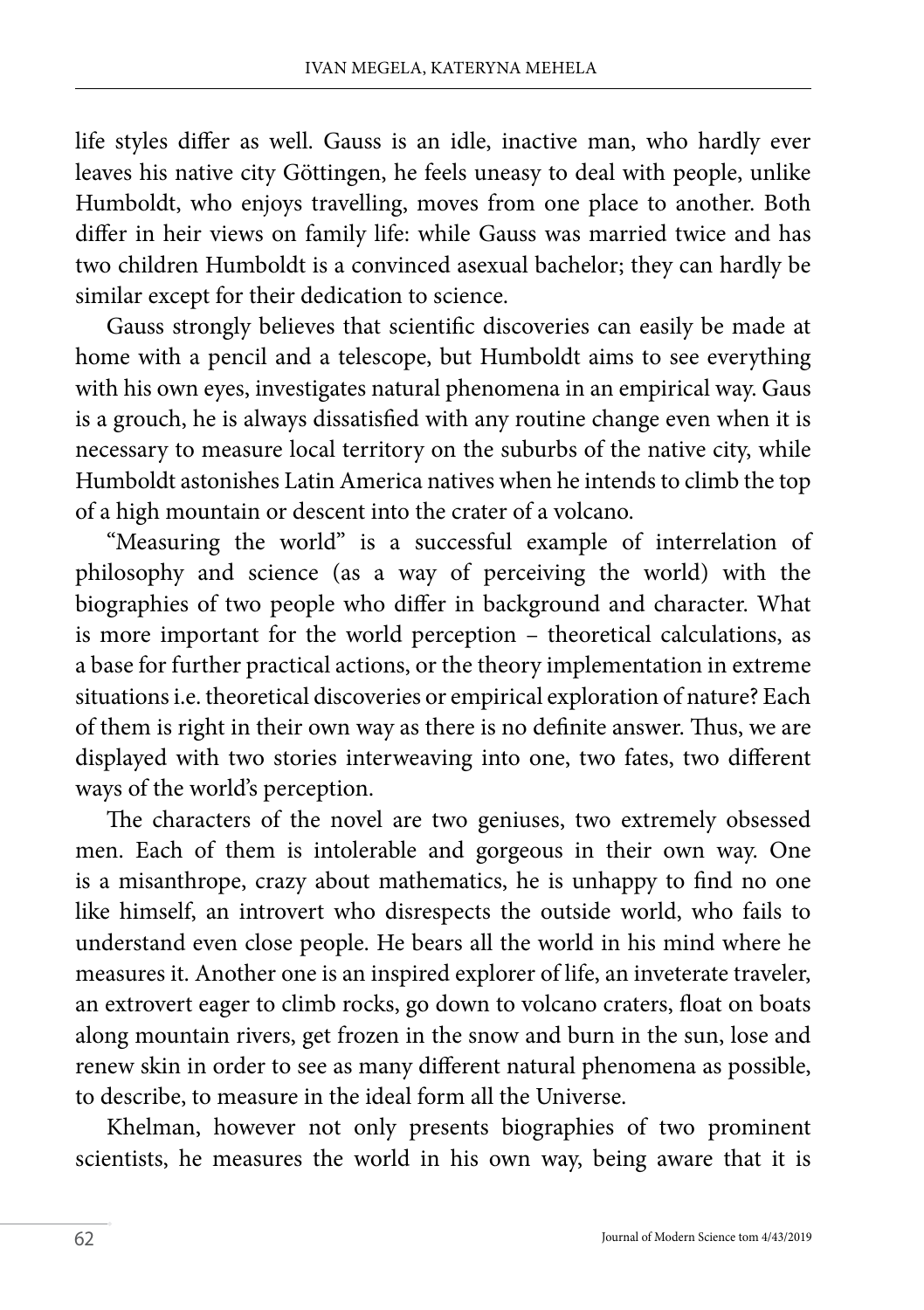impossible to slow down its swift pace, to grasp its slightest details and to catch its elusive mystery. Here even science appears to be hopeless. The only thing left to do is observe its achievements with a smile. This explains the author's irony as a way to depict the multidimensional illusory of the surrounding world.

What were the prominent mathematician Gauss and the outstanding natural scientist Humboldt like in real life? They were very different. Kehlmann portrays both characters in quite an original way. He overtly mocks at them, reveals their weaknesses but he never criticizes his characters. Yet, geniuses are very complicated and unbearable people, who are not aware of their cruelty. They do not care about someone else's life. So, what is their intelligence – a gift or a curse?

Humboldt and Gauss are people who lived ahead of their time, who felt tight in the frame of their century. They considerably expanded moral prejudices, transformed and customized them. Patriotism and family for them is the only way to achieve goals. But what would happen with our world if there were no such cruel geniuses, curious minds who tirelessly perceive the world and look for the answers to eternal questions of the Universe? We are impressed with the talent of the author who managed to combine historical facts, non-fiction, fiction, real life stories and, as a result, produce not a scientific treatise, but high-art full of irony.

Humboldt is a tireless hard worker, who does not sympathize with himself, agrees to test curare poison and allows his body to be cut at the risk of his life. Indifferent to women, intolerant to weaknesses of other people, he sets high standards, expecting the same feedback from his surrounding. He wants to travel all over the world, to perceive it in full: see and feel everything – to measure and record.

Gauss is the opposite – grouchy, capricious, a womanizer, focused on his illness, he disrespects all humanity and does not even give his children a chance for self-expression. He feels tired even of a short-distance trip, as it destroys habitual routine and generates discomfort. He measures the world based on his own principles ignoring external circumstances.

At the same time both characters are very much alike in terms of their loneliness. Physical layer is too tight and short-life for a real genius. Life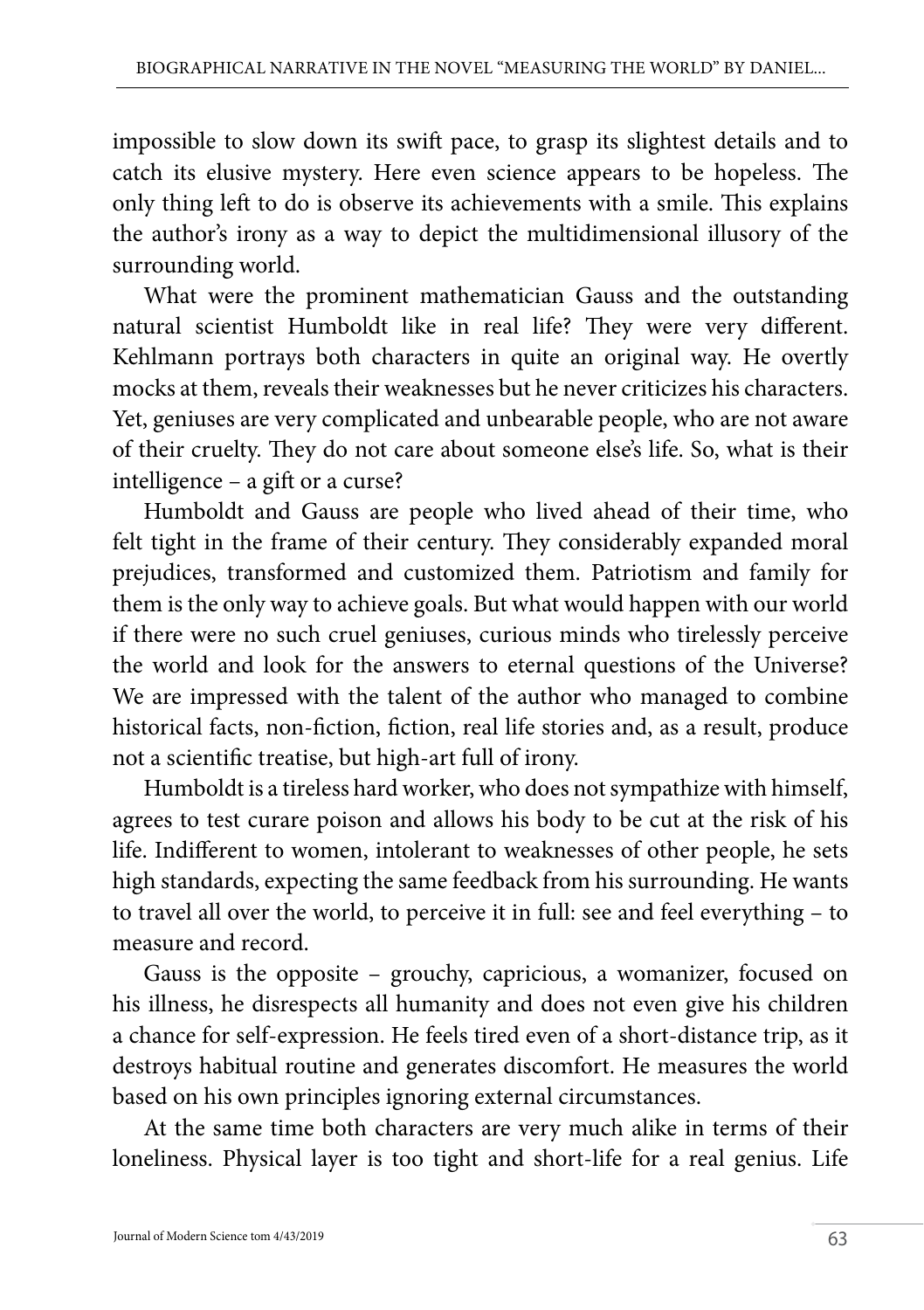passes by Gauss and Humboldt like a whirlwind: the wife's death, problems with children – for the first one; expeditions, mountains, caves, towns and volcanoes – for another one – everything flashes around growling and disappearing. It seems that until very recently the schoolboy Gauss has impressed his teacher by smart counting from one to hundred and looks as if young Humboldt has just discovered a thunderhead – it strikes him how old they are and that their life is almost over.

Measuring of the world could be done in different ways. The novel displays two extreme forms of scientific knowledge. One method is theoretical (represented by mathematician Gauss), another one is practical, represented by the traveler-scientist Alexander von Humboldt. Both characters are curious people, both are vivid personalities, they create despite their social position. Humboldt could enjoy secular meetings, but he has chosen something absolutely different – life full of risks, without which it is impossible to perceive the world! He is always in everlasting search, in the epicenter of events, in jungles, in woods, in a volcano crater.

And what about Gauss? The boy from a poor family, could he ever have dreamt about descent education and, moreover, about great discoveries? And if the school teacher hadn't revealed his extraordinary mental abilities, would the world know the great mathematician? It is quite remarkable that Gauss investigates and discovers things at home, not leaving his native city.

It is much more difficult to discover something significant in modern science. Nowadays in order to start researching the topic it takes long years to grasp what is already known. But the mechanism of scientific discovery itself has not changed, as in previous times the most important things are curiosity, persistence, sensibility and dream. The world might have probably changed. The epoch of great scientific discoveries is followed by mastering the obtained results. Science is no longer an exceptional sphere of human creativity since it has turned into industry. Gauss-father Gauss is followed by his son ("mediocrity"), and nobody followed Alexander Humboldt: science philosophers have vanished, being replaced by computers. It may be the reason why the two geniuses of the end XVIII – beginning XIX centuries are portrayed as such queer personalities.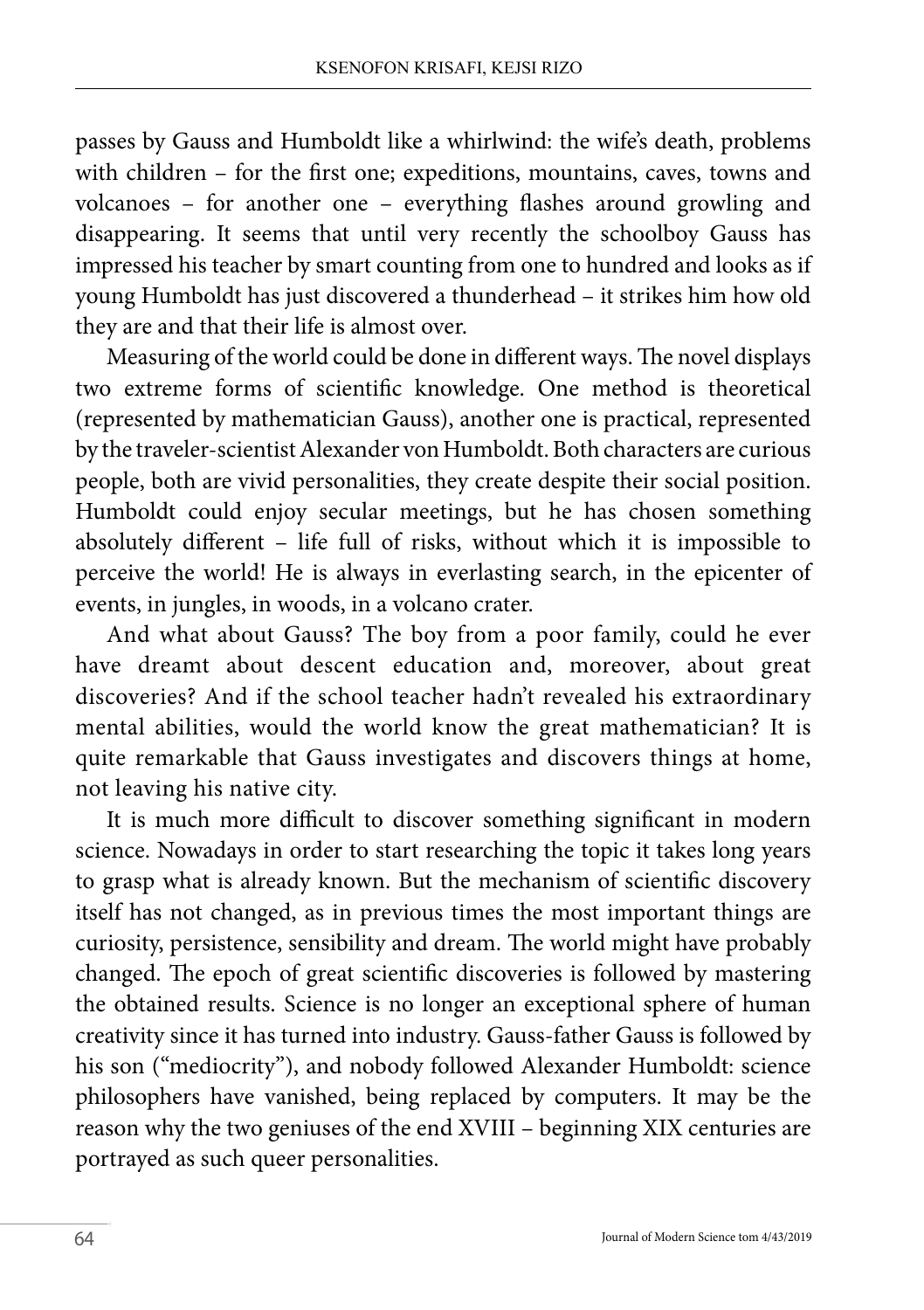## **Composition of the novel. Narrative structure**

The structure of the text is engaging. The novel starts with the story of auctorial narrator who tells about Gauss' trip to Berlin in September 1828 to International Congress of Naturalists where he meets Humboldt. More information about this event is provided in part eleven of the novel, where we found out about their dinner together on the following day. Description of events in Berlin continues in chapter 14 and indirectly in the 16<sup>th</sup> chapter. Instead in chapters 2–10 with emphatic titles – "Sea", "Teacher", "Cave", "Numbers", "River", "Stars", "Mountain", "Garden", "Son" the life story of protagonists' activities are exposed. Moreover, the events are depicted by the "table-tennis" principle: one chapter is devoted to Gauss, another one – to Humboldt. The characters' life stories, following each other one by one determine internal dynamics and rhythm of the narration, resembling the transparency of scientific research.

Narration lines about Gauss and Humboldt in chapters 2–10 appear to be interconnected so that Gauss is familiar with the information about Humboldt's expedition to Northern America (or at least he reads about it), and Humboldt encounters ideas from Gauss' researches.

The 15th chapter "Field" is the climax of internal connections between the main characters of the novel. It is engaging both due to its content and formal features. Famous dialogue "at a distance" occurs between two scientists: Gauss carries out his experiments in [Göttingen,](https://en.wikipedia.org/wiki/Göttingen) and Humboldt stays in tsarist Russia at that time. No one is able to catch up with their way of thinking which is as fast as a lightning. Few people can understand their thoughts. Only with time the reader notices that the main characters do not really bother. They are independent like natural things, like facts of life which they should record, keep for future generations. Noticing slightest details the prominent scientists can, for example, neglect the fact that the country is at war.

It is difficult to imagine that such people really existed, although the whole world is grateful to them for their scientific commitment. Kehlman should be praised not only for recording historical facts and scientists' creativity, but deeply investigates their inner world, describes events from their point of view, depicts their moods, including depressive conditions or even panic attacks.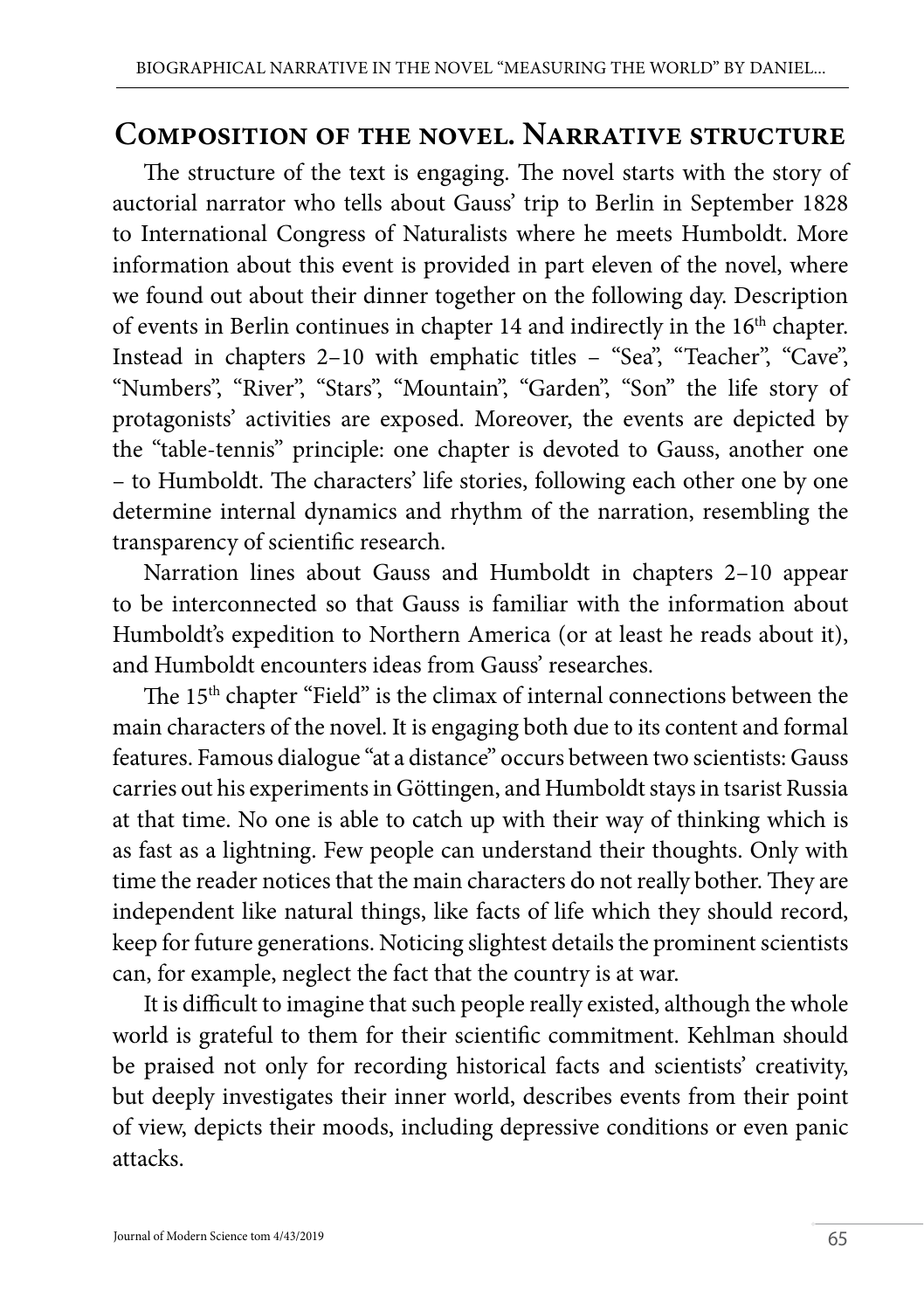Two personalities and two characters are associated in the novel with the metaphor "measuring the world". Gauss is a brilliant mathematician whose extraordinary abilities manifested themselves in his early childhood, he wrote a landmark work about simple numbers, made a lot of other great discoveries in his adolescence. What a remarkable detail – Napoleon renounced to bombard Göttingen to show respect to the scientist.

Alexander Humboldt, a prominent scientist, traveler who traveled half – the world, whose contribution to science is so big that his name has turned into legend. Having visited tropical countries in America and Asia, he expanded his knowledge in different branches of science – Physics, Chemistry, Geology, Botany, Geography, Ethnography; he was called the second (after Columbus) discoverer of the New World.

The fact that there are two characters acting in the novel confers special originality to the narration. The combination of two story lines is something more than a composition technique as the novel refers to peculiar biocentricism that underpins the whole narration. Gauss and Humboldt are constantly affected by each other (as well as being the focus of the reader's perception), generating peculiar type of a collective bipolar character. Both characters seem to be two sides of one medal together reflecting multiple features of the German national character.

Humboldt and Gauss represent not only different approaches to science, but also different views on its purpose. Humboldt is marked by vanity, the thirst for recognition and glory, striving for superiority. He treats science as a process of collecting facts. His trips are not always remarked by the discovery of something new, although he tends to record data, obtained in empirical way by means of measuring devices.

Unlike Humboldt, Gauss is not an empiricist, his working "instrument" is his phenomenal mental abilities. He does not publish or even record less significant discoveries considering them too ordinary. So, in the novel Humboldt is presented as a person of external scientific success and Gauss – of internal self-sufficiency. The image of Humboldt is perceived as a generalized portrait of contemporary informational society: the scientist aimed at classification of separate facts, he does not ponder much over lifelong accumulation. He focuses on external things, and is mostly interested in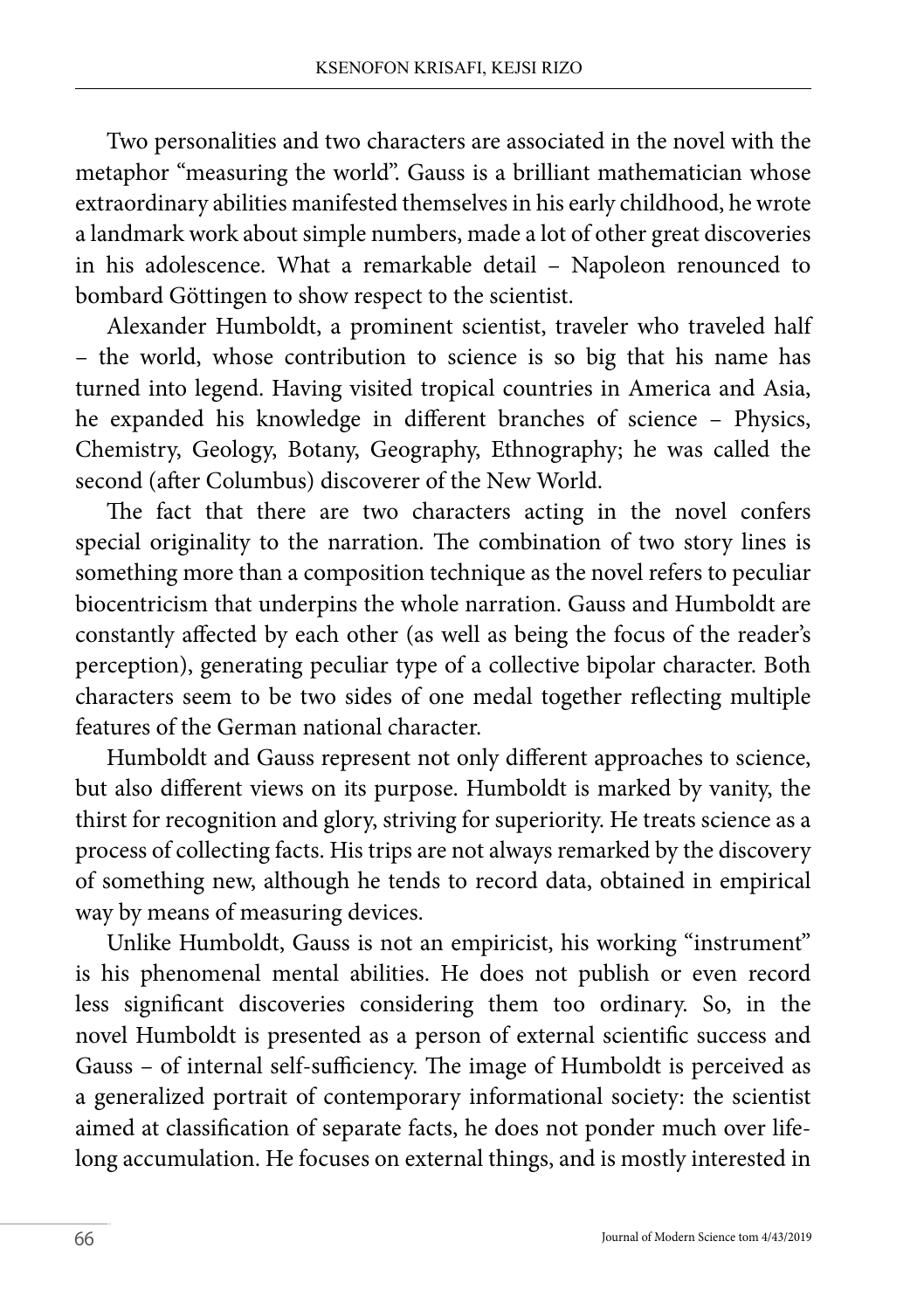success. Yet, Gauss is committed to science, thus, personal recognition is not what he is concerned about. Their life roads run parallel to each other, their values differ, but as non-euclidean geometry suggests parallel narration of the characters (the German scientist adhered to Lobachevsky's ideas), could overlap and sometimes coincide.

The further the narration develops the closer the main characters become. The scientists not only meet each other at the Congress of Scientists in Berlin in 1828, but gradually their literary personalities become closer and the reader starts to notice the similarity between them.

It is revealed in chapter 15 best, where Kehlmann, using Gauss' principle of binary system of communication at a distance achieves awesome level of communication of his characters. Two great scientists, easily transcending physical space exchange ideas with each other, two consciousnesses merge into one, two voices sound in one speech flow.

Aging, approaching of death, deterioration of intellectual abilities, physical weakness and sickness erase discrepancies between the characters and at the end of the novel it becomes clear that initially they are ordinary people.

At the end of the novel the characters seem to have exchanged their positions: for the first time Gauss realizes that vanity could be attributed to him and Humboldt while traveling to tsartist Russia begins to understand the futility of his glory (he is considered here not as the prominent scientist rather than a glorified man). The scientist was subject to the regular surveillance explained by security measures what turned the scientific expedition into a series of high society receptions.

 "Measuring the world" is the text which exhibits postmodern emphasis in interpreting fundamental features of the "German spirit". The writer refers to amusing frivolity expressed by historic anecdote to disclose in his characters an ironic portrayal of the nation, defining certain archetypal features of the German mentality" (Proshina, 2011) (passion for traveling is perceived as dominant almost grotesque feature in the character of Alexander Humboldt)

We cannot say that only parody underestimation of the portrayal is available in the novel, as each of them balances between the serious and the comic. In one of episodes Gauss, inspired by a brilliant idea, springs out of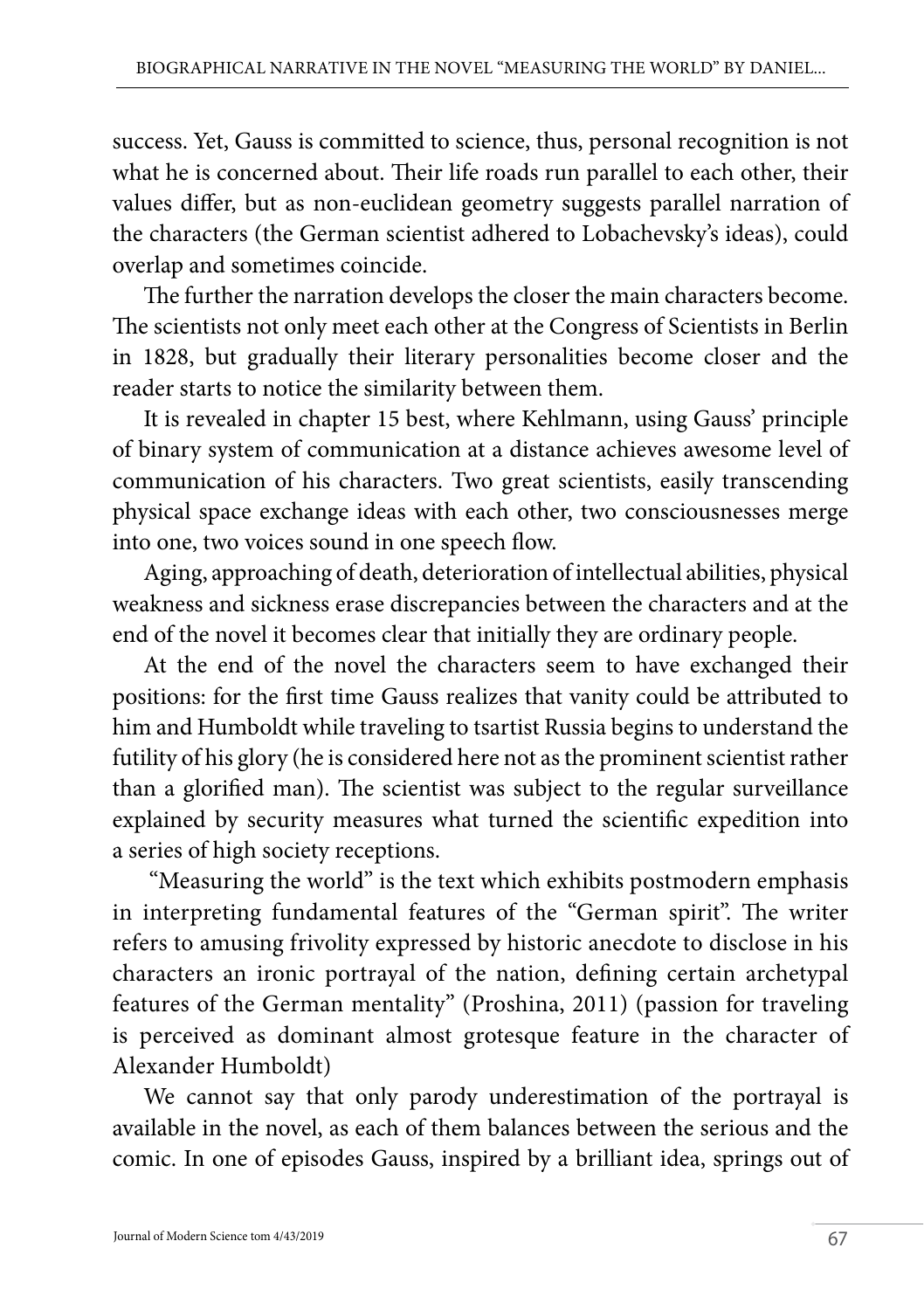bed, leaving his bride at the most intimate moment to write down a formula that he had dreamed about for a long time. In another episode Humboldt, being tight to the garboard during a storm does not even disturb the ritual of measuring the planets' location.

The author also ironically reflects on one more "recognizable" feature of the German – all-embracing striving for accuracy and order, permanent desire to control everything and put all in order, to subordinate to rules and laws, which is expressed even in language (Gachev, 2008).

So, Kehlmann suggested his readers a sort of idyll from glorious past of German science, when it was not so complicated and Enlightenment philosophy was understood as a project to eliminate the mankind from ignorance. Alexander Humboldt is shown as cosmopolitan, open to the world, diligent and assiduous German while Carl Friedrich Gauss, his opposite, as a strange professor form character comedy. The characters of the novel are inspired by the idea of scientific progress. They are protagonists and victims of the Enlightenment at the same time.

We cannot but compare the character of the novel "Castle" written by Kafka, a measurer K.,who personifies desperate view on the world's development with Kehlmann's Gauss who acts as a measurer as well. But both Gauss and Humboldt, eventually, come to although sad but not so disappointing acceptance of the world. However, they do not bother much about the fact that their achievements seem not to be in demand already as new, more convenient measuring facilities have been discovered. "But it is the mind, Humboldt said, which forms the laws! That is ancient Kantian nonsense. Gauss shook his head. The mind does not form anything at all and understands little. Space bends. And time stretches. If draw a straight line further and further ahead, you will sometime find yourself at its beginning. He pointed to the setting sun in the window. Even the rays of this dying star do not fall straight on the Earth. The world can somehow be measured, but this does not absolutely mean, that you will understand at least something (Kehlmann, 2013, p.139).

Humboldt embodies the so-called absolute principle of movement in space, but Gauss – the idea of movement in time. Gauss' genius is mostly characterized by his fast-speed thought, which is much ahead the way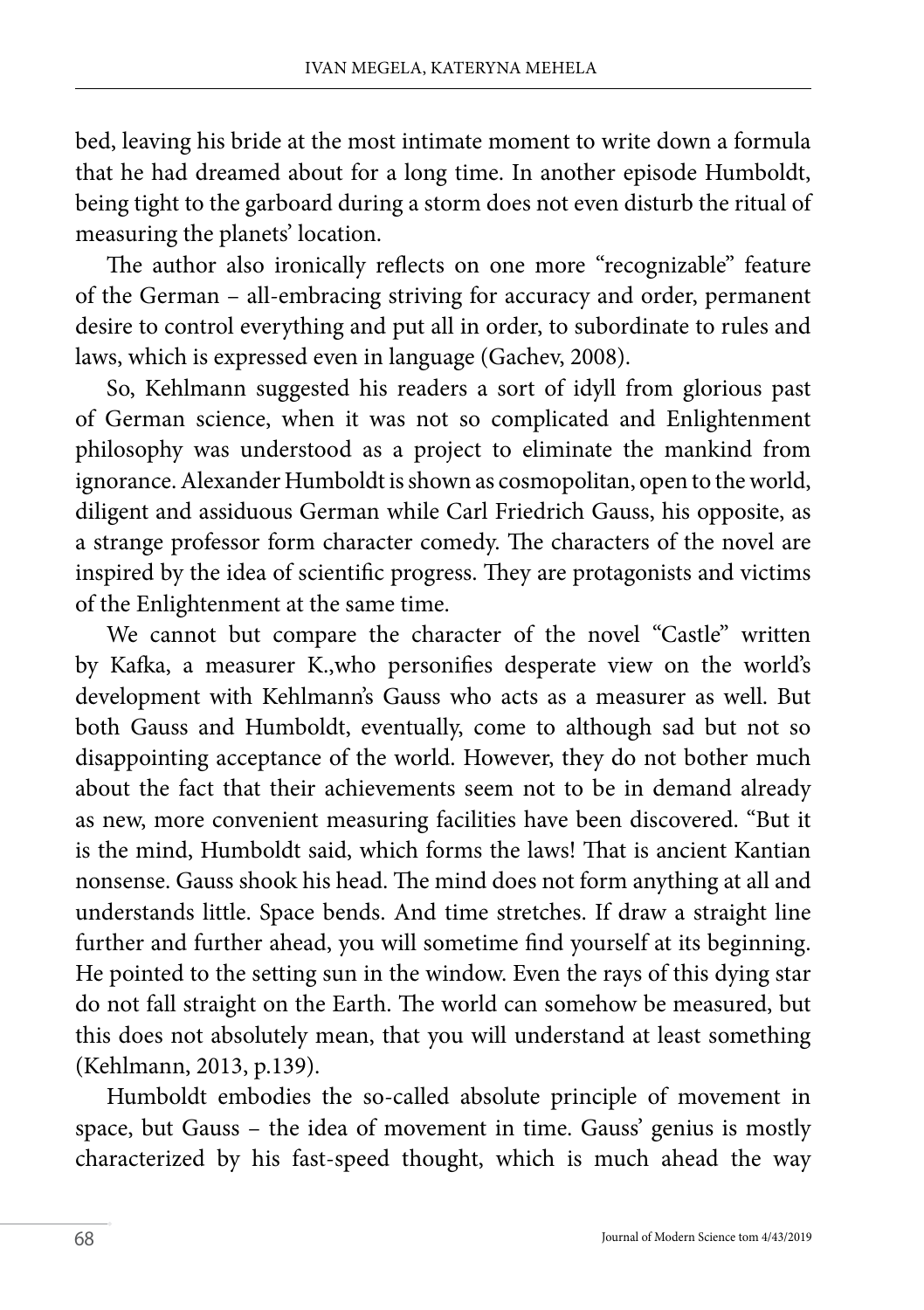ordinary people think. However, his gift of prediction (in the sphere of scientific sand technical progress) is not some mystical irrational ability, but super-development of the intelligence, which enables to foresee the future. Gauss' ambition to find a person worthy of himself is doomed to failure and is described in tragicomic spirit. It is vividly exposed in a humorous passage with students, future followers of their master's doctrine "Among all people whom he has ever met, his students were the most stupid. He talked so slowly that not having finished a sentence he would forget its beginning. Nothing could help. He omitted every complicated thing focusing on substitution-like pieces. They failed to understand. He gestured with both his hands, pointed to his mouth, pronouncing sounds in an extremely clear way, as if the deaf were in front of him. However, there was only one young man with colorless eyes. He was called Melbus and seemed not to be such a cretin like others. When he was again the only one who passed exam the dean after the faculty meeting the dean asked him not to be so strict. Gauss went home hardly crying" (Kehlmann, 2013, p. 96–97).

In "Measuring the World" a certain dualism can be seen. On the one hand, images of both characters comprise into a cliche of a typical German, embracing the stereotypes of the German national character. And in this respect we see postmodern play of contemporary culture with the classical one. On the other hand, Kehlmann uses tales, speculations, anecdotes, he twists the facts, combines different episodes, speaks ironically. The use of cliche and irony are artistic techniques that facilitate understanding of the text by wide audience. The key author's message is that the world is incomprehensible, genius' fates are similar and such people feel lonely very often.

One more peculiar feature of Kehlmann's style is his intention to reduce traditional narrative distance between the reader and the author. Short, practically constructed sentences prevail in the novel, resembling the coverage and making impression of certain objectivity (Hellberg, p. 69). To avoid triviality of historical novel, the writer presents dialogues from the third person. The characters communicate with each other mostly in indirect speech. The reader should tune in a specific philosophical implication of their communication.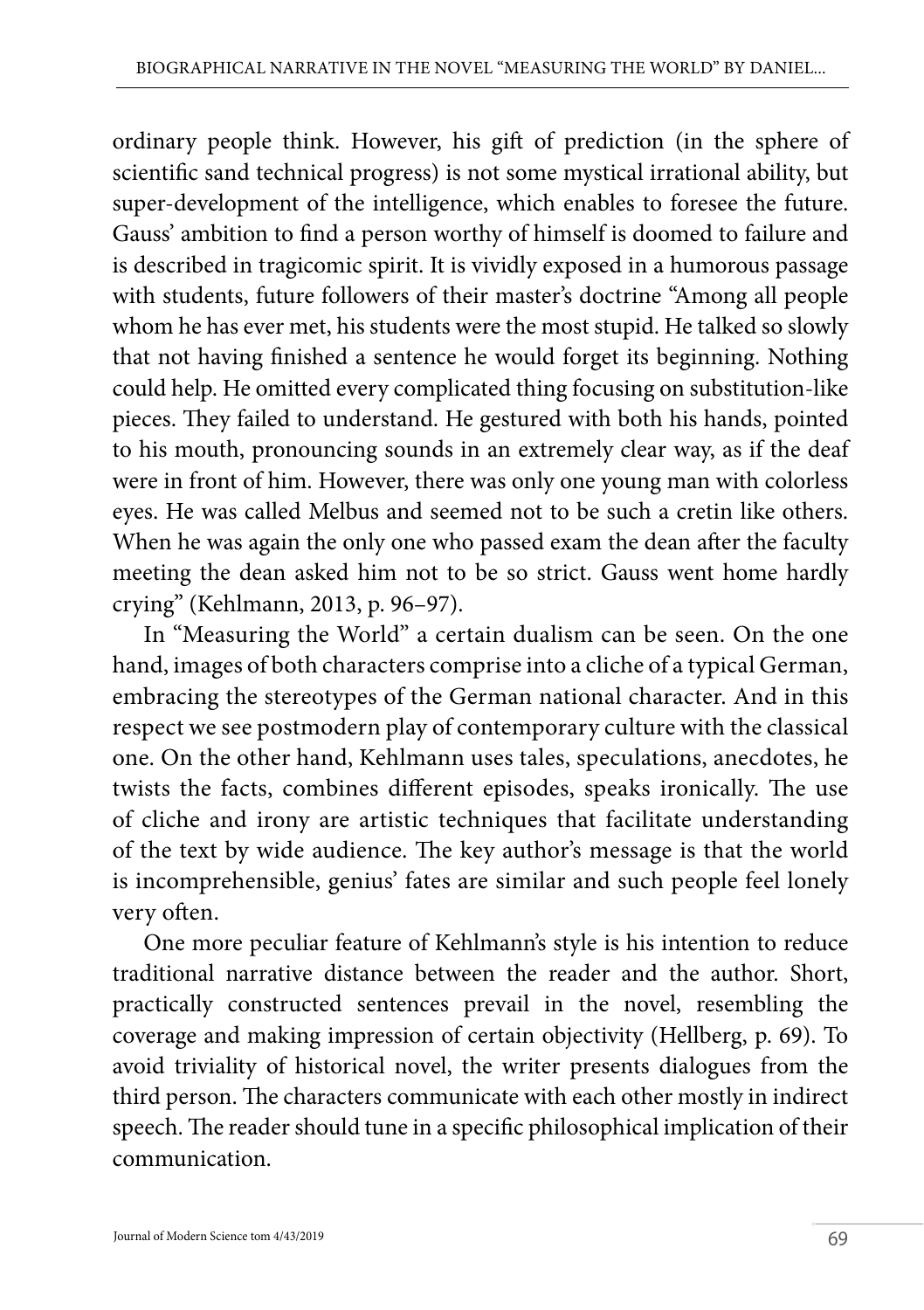As the author states he aimed to write as a crazy historian, since a professional historian it is not concerned with the characters rather than circumstances, which he reports about, and this is the most important, as he will never claim that he knows how the words were initially said (Kehlmann).

### **Overall conclusion**

Kehlmann's novel is called "sensation" (Gardien), the "triumph of modern German literature", "one of the most successful novels not only of the last years, but of all postwar period" (Frankfurter Rundschau).

In his review in «Die Zeit» (3rd September, 2009) W. Hubert suggests that despite serious scientific problems Kehlmann managed "to create double biography in the form of novel, which is entertaining, witty, well-structured, form which allows to learn something new on this theme". The reviewer noted, however, one more thing: "the novel lacks literary confidence, play spirit, joy of discovery and connection to the present time" (Winkels).

Martin Lüdke in «Frankfurter Rundschau» on 25<sup>th</sup> September 2005 points to masterful presentation of the material, considering the novel "mature literary piece of a young writer", singling out the fact, that despite partly "plain material", yet it is a fascinating adventure novel. At the same time, the writer leaves space for comic presentation as well (Lüdke).

English-speaking press is not so enthusiastic reviewing the novel. Particularly, Tom Le Clair in "New York Times" on 5<sup>th</sup> November 2006 positively remarking the main conception of the novel by Kehlmann, claims inaccuracy in historical background (Le Clair).

In a review available in the specialized edition of «American Mathematical society» (July, 2008) a mathematician France Oort states that there are examples of historical inaccuracy in the novel regarding Humboldt and Gauss' activities, that Kehlmann reduced these two extremely interesting images to quite shallow and plane characters, moreover, he presented them in a rude and offensive form (Oort ook)

Thomas Steierfeld in «Suddeutsche Zeitung» proves convincingly that the main task of the book is the reader's enlightenment in a light, non-academic, entertaining form; as a result, Kehlman deals with his material as "Classic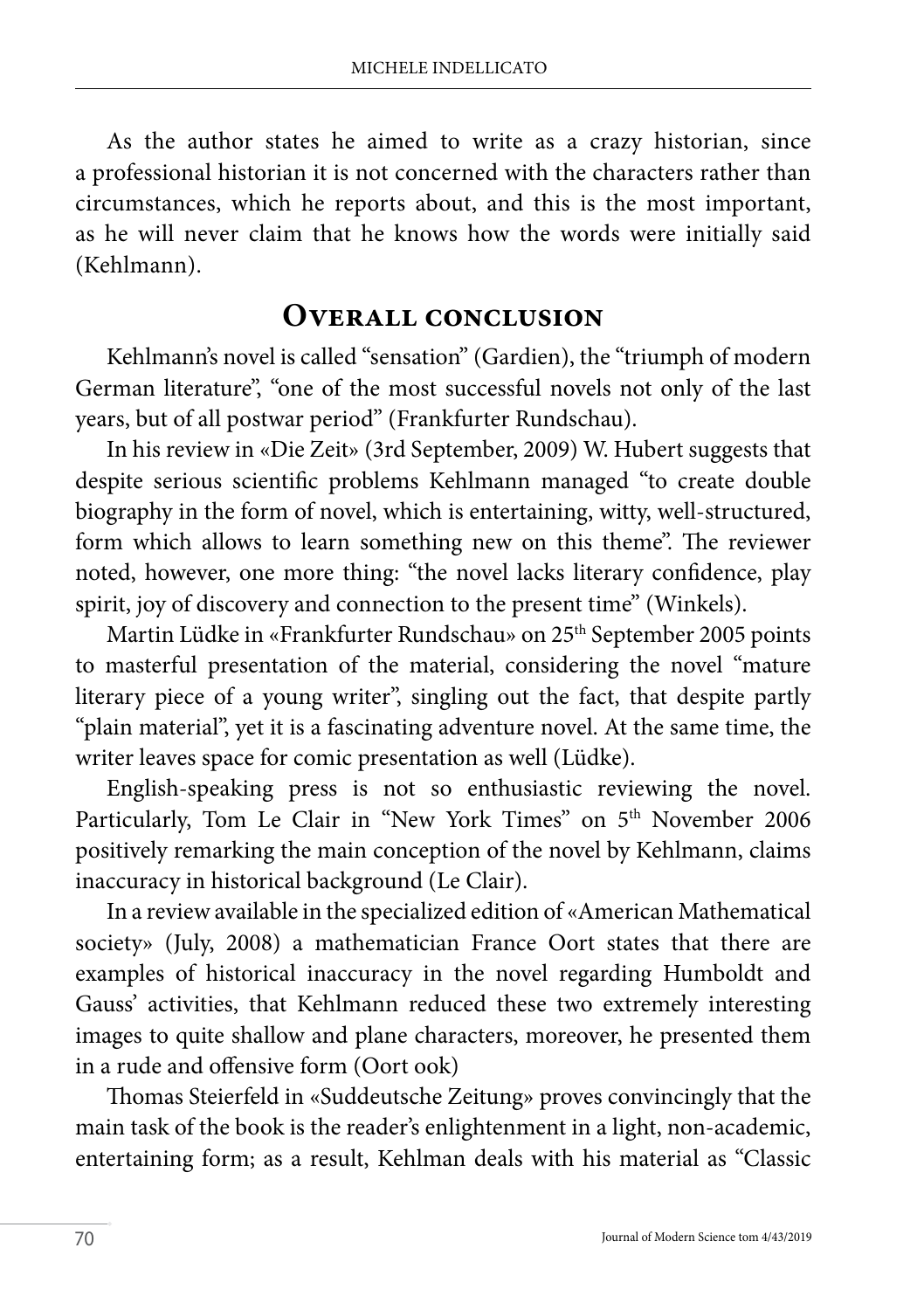Radio" with symphonic pieces of the 19<sup>th</sup> century: he strums nice tunes, uses slow sentences with much vibrato and cheerful inserts. At the same time one cannot but notice antipathy to a every abstract piece (Steierfeld).

Adam Soboczynski characterizes "Measuring the World" in the «Die Zeit» newspaper as a composition about German passion, penetration of nationalism into romantic discourse; about the advent of American era, eventuality and necessity, but firstly, as a possibility to look at this creation's imperfection named "human being" with joyful love (Soboczynski, 2013).

Such diverse interpretation of the novel can be explained mostly by the fact that the author belongs to the group of "new narrators", who exploit the principle of "efficient story" as dominating in the context of cultural paradigm shift. Kehlmann's research works point to such characteristics of his prose as genre hybridization, pseudo-intellectuality, demythologization and repeated mythologization, destruction of space and time understanding, use of "magic realism" tradition (Kazakova, 2016).

The novel "Measuring the World" novel is a vivid example of successful combination of Austrian literary-artistic tradition with Latin America novel achievements, which creates complex intermixture with multi-value list of images and corresponds to modern tendency to renovation of literary language and genre transformation in Austrian prose.

Daniel Kehlmann wrote not just the biography of two prominent scientists, he presented a sort of postmodern "history of science" – somewhat ironically, oddly, but indeed in quite an instructive way.

## **References**

Gachev G.(2008), Mentalnost narodov mira. – M. 2008. – 544 p.

- Hellberg W.D.(2012), *Lektüreschlüssel. Daniel Kehlmann: Die Vermessung der Welt.* Reclam, Stuttgart. ISBN 9783498035280.
- Kazakova Yu.K. Tradicii magicheskogo realizma v romane Danielya Kelmana «Izmeryaya mir» // Filologicheskie nauki. Voprosy teorii i praktiki. Tambov. Gramota. № 12 (30) Ch.1 2013).– pp. 98–102.
- Kazakova Yu.K.(2013) "Novye rasskazyvayushie v avstrijskoj proze konca HH nachala HHI veka (na primere tvorchestva D. Kelmana) "// Almanah sovremennoj nauki i obrazovaniya. Tambov: Gramota. №9 (76), pp. 66–69.